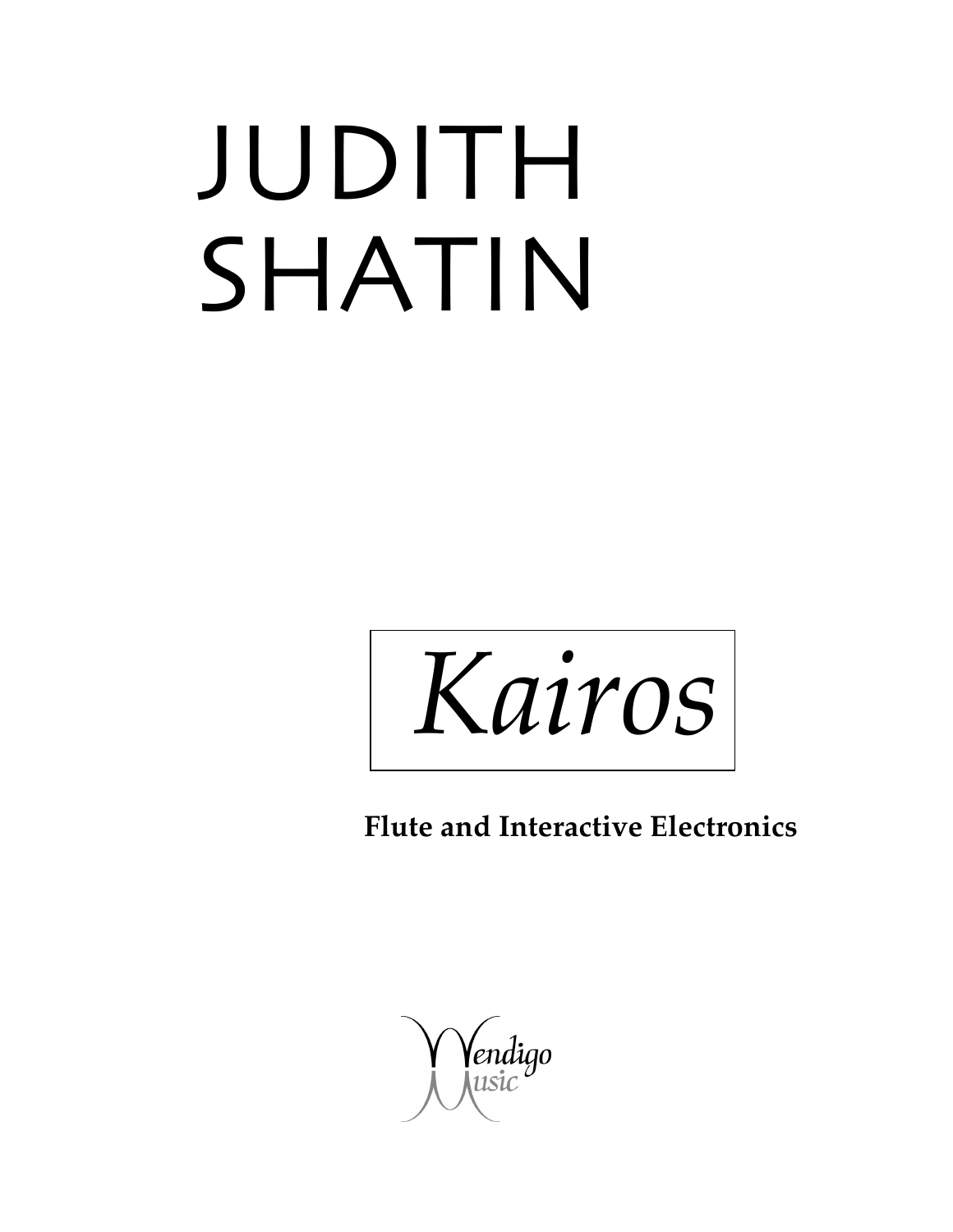## Kairos Program Notes

*KAIROS* is a Greek word signifying the most propitious moment for a new undertaking, as in Ulysses setting out on his journey.The utterances of the flute take place through the medium of effects processing, which variously amplifies, distorts, contradicts, blurs, enhances, or transparently transmits them. The path that the flute traverses was inspired by that of Ulysses, from the heraldic opening and calling forth to the journey, through passages of arduous difficulty, tenacious movement, clear sailing, magical dreaming. The choice to limit the sound resources to overt transformations of the flute's own sound can be understood both as an extension and transformation of the flute into a newly emergent instrument and as a comment on, and response to, its original voice. *Kairos* was originally composed in 1991, with program revisions in 1995, and was scored for amplified flute, voice processor, Quadraverb and a Mac computer running HMSL. It was later revised to run with Max-MSP, with thanks to Troy Rogers for his excellent work in porting the software. The computer's "score" is organized into sections which are triggered by the performer via foot switch at specified points. The composition of *Kairos* was supported by an individual composer's award from the Virginia Commission on the Arts. It was composed for and is dedicated to Patricia Spencer, who recorded it on her CD *Narcissus and Kairos* on the Neuma label. It has been performed at the Beijing ICMC, on the League/ISCM concert series at Merkin Hall in New York, among others. For more information, visit www.judithshatin.com.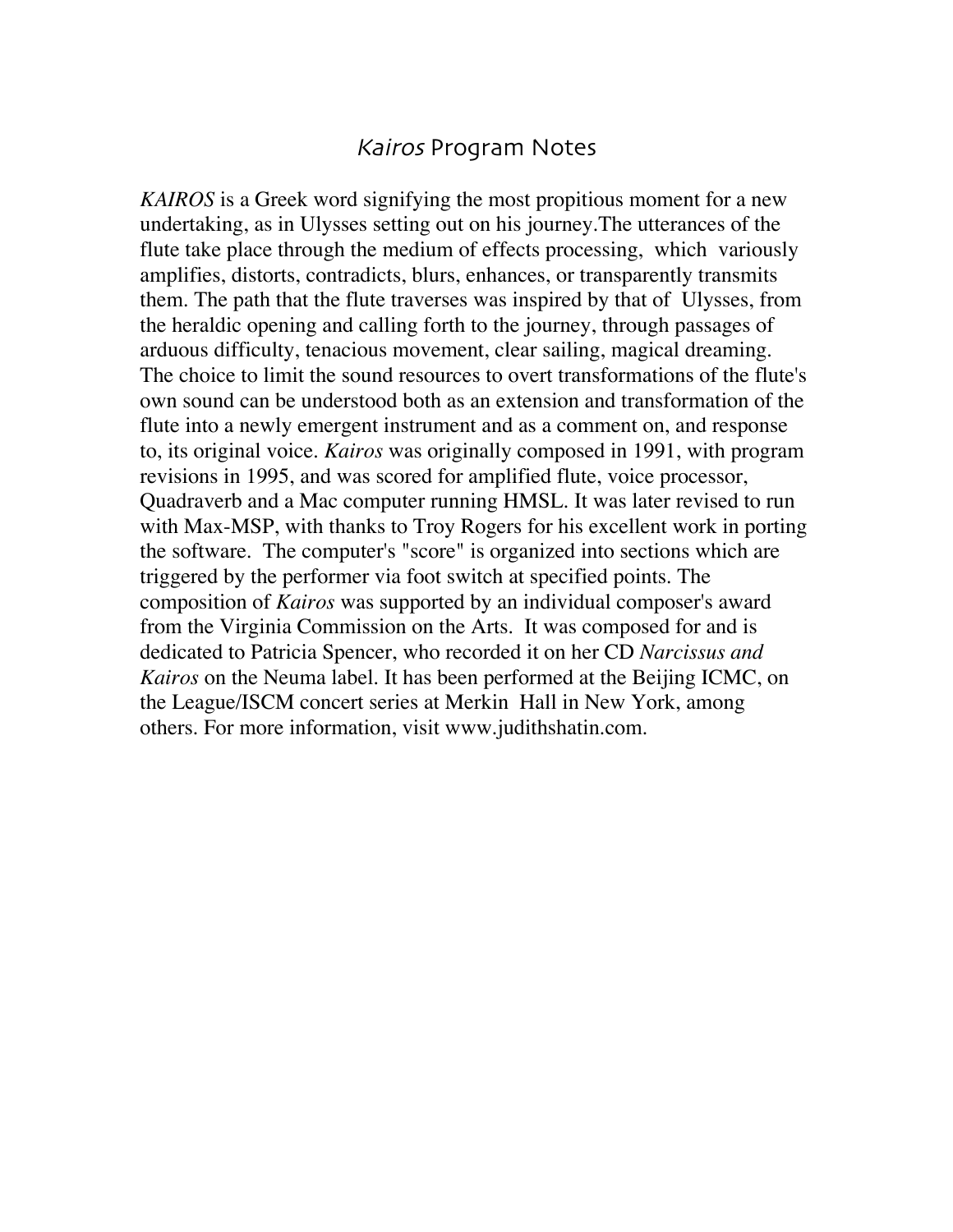## Kairos Performance Notes

*Kairos* is scored for amplified flute and interactive electronics, using the program MAX-MSP and a footswitch to control changes between sections, of which there are a total of six. This allows the player flexibility in pacing the end of each section. Within each section, however, the performer must stay closely synchronized with the electronics, and approximate timing indications are provided for that purpose.

All cues are marked below the staff to which they refer. The cue table below notes the type of harmonization (direct, cluster, octave, below or fifth-build). It also lists whether there are effects, though the complexity of the changing reverb shape is not given in detail.

| Description                                                          |
|----------------------------------------------------------------------|
| Direct sound, gradual increase of rev.                               |
| Chorus, shifting reverb                                              |
| Octave below, reverb                                                 |
| Chorus, increasing fx                                                |
| Direct, fx gradually enter                                           |
| Increasingly thick fx                                                |
| Chorus, thick ringing, some delay (echo)                             |
| Pitch harmonization – perfect fifth-build, cascading effect          |
| Direct, warm reverb                                                  |
| Direct, light fx                                                     |
| Comb filter quality when playing directly into mike; plus reverb fx  |
| Stronger reverb                                                      |
| Again, comb filter effect when singing into mike, otherwise warm rev |
| Octave below, plus rev fx                                            |
| Direct, some reverb fx                                               |
| Direct                                                               |
| Fifth-build, cascade; rev                                            |
| Octave below, warm rev                                               |
| Direct                                                               |
| Octave                                                               |
| Direct                                                               |
|                                                                      |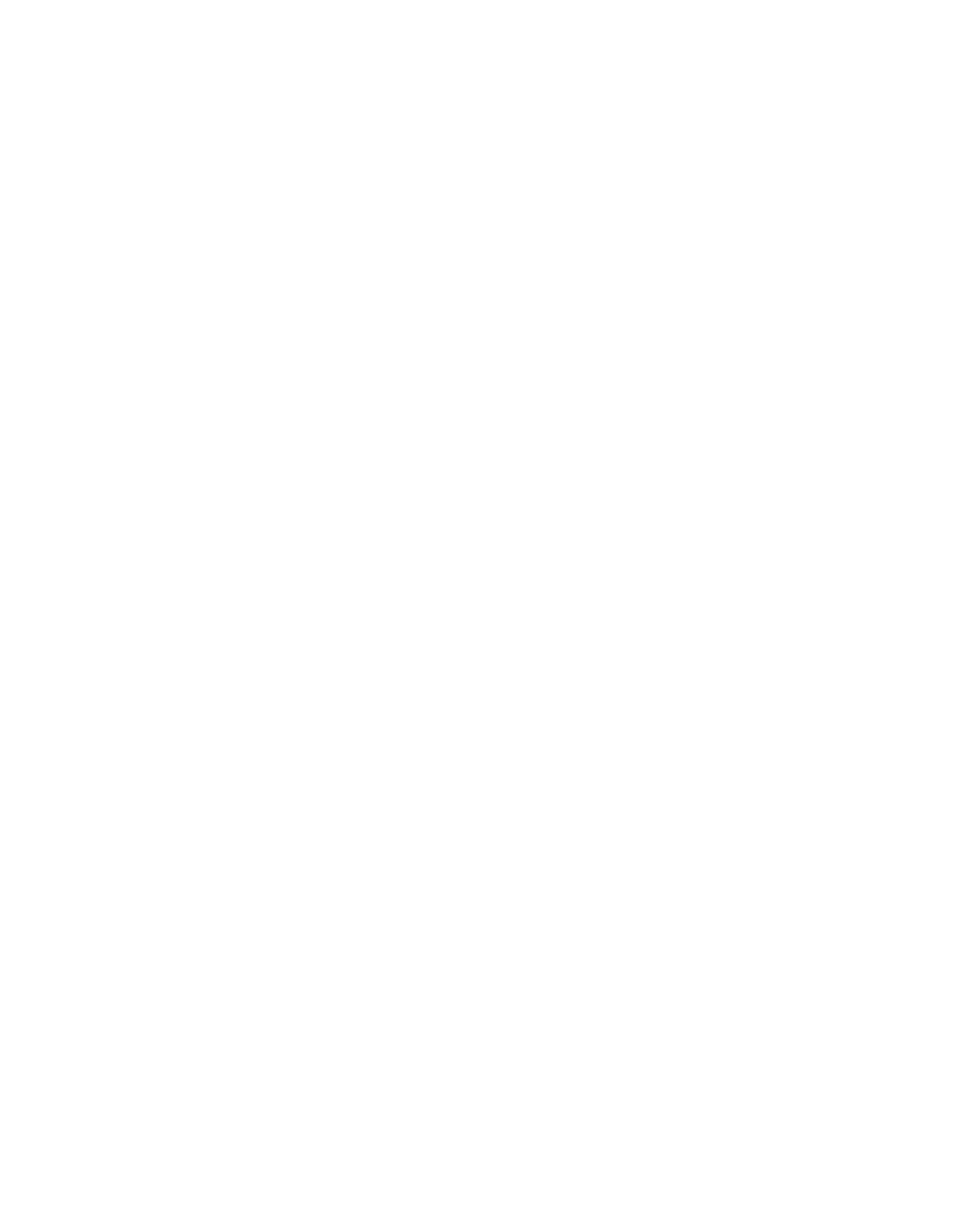## **KAIROS**

**Judith Shatin Heraldic, Resolute**  $\downarrow$  = ca. 76 SECTION 1 ≥<br>1  $\hat{P}$ . ∫<br>₽<br>€ o  $\frac{a}{2}$   $\neq$   $\frac{a}{2}$  $rac{6}{5}$   $rac{6}{5}$  $\frac{2}{\pi}$ e e $\frac{2}{\pi}$ .<br><u>مُ م</u> گ 。<br>≗ p j œ œ œ Œ <u>i</u> Œ  $\overline{\mathbf{A}}$ H k <sup>P</sup>  $s$ ff **Cue 1** *cresc.* ¯  $\hat{\mathbf{r}}$  = - ¯ Ń Ń œ o  $\frac{2}{5}$   $\frac{2}{5}$ e<br>E e ê e<br>e e e  $\frac{1}{2}$   $\frac{1}{2}$   $\frac{1}{2}$ o  $\frac{e}{1}$ œ œ œ Œ. Œ Œ Œ  $\Phi$  $\overline{\phantom{a}}$  $m f$  $\boldsymbol{p}$ *dim.* Ÿ **RH1** >,<br>? e >,<br><u>P</u> ><br><u>?</u> - - Ń j œ ˘ , œ œ  $\frac{1}{2}$  e Ń œ Bœ é ìe  $\overline{E}$   $\overline{E}$   $\overline{E}$  $\sum$ **Exercise** Ó Œ Œ Ó Œ Œ *4:3* mf $\ll f$  $\widetilde{\mathbf{P}}$   $\mathbf{P}$ o<br>E po 。<br>゠゚゠゚  $\frac{1}{2}$  $\frac{c}{c}$   $\frac{d}{c}$  $y \sim$ #œ o œ e e  $\frac{1}{2}$  $\bullet \stackrel{\circ}{\mathsf{P}}$  $\Omega^{\circ}_{\bullet}$ t<br>0 œ. œ  $\begin{picture}(180,10) \put(0,0){\vector(1,0){100}} \put(10,0){\vector(1,0){100}} \put(10,0){\vector(1,0){100}} \put(10,0){\vector(1,0){100}} \put(10,0){\vector(1,0){100}} \put(10,0){\vector(1,0){100}} \put(10,0){\vector(1,0){100}} \put(10,0){\vector(1,0){100}} \put(10,0){\vector(1,0){100}} \put(10,0){\vector(1,0){100}} \put(10,0){\vector(1,0){100}}$ œ œ  $\sum_{i=1}^n$ œ. œ J Œ }œ }œ }œ }œ }œ Ó Œ  $\Phi$ }œ  $\updownarrow$  $\frac{1}{\Phi}$ }œ }œ  $\overline{(\bullet)}$ œ *3 3* π *echo*  $\boldsymbol{m}\boldsymbol{p}$  $\overline{\phantom{a}}$ f *cresc.*  $\begin{array}{c} \begin{array}{c} \circ \\ \bullet \\ \hline \end{array} \end{array}$ 。<br>— 。<br>— 。 o œ 。<br>— 。<br>— , 。<br>— <br> o œ o œ. o œ o œ o<br>Le o<br>2 e  $_{\bullet}^{\circ}$   $_{\bullet}^{\circ}$ o<br>L  $\frac{2}{3}$ o ˙ K **(3)\*** .<br>.<br>.  $\begin{picture}(180,10) \put(0,0){\line(1,0){10}} \put(10,0){\line(1,0){10}} \put(10,0){\line(1,0){10}} \put(10,0){\line(1,0){10}} \put(10,0){\line(1,0){10}} \put(10,0){\line(1,0){10}} \put(10,0){\line(1,0){10}} \put(10,0){\line(1,0){10}} \put(10,0){\line(1,0){10}} \put(10,0){\line(1,0){10}} \put(10,0){\line(1,0){10}} \put(10,0){\line($  $\overset{\circ}{\mathsf{P}}$ K  $\frac{2}{3}$ .  $\overline{A}$ Œ Œ  $\Phi$ ˙. .  $\overline{\Phi}$ ˙ }œ f  $\boldsymbol{p}$  $m f$ p  $\bar{f}$  $\overline{\phantom{a}}$ *cresc.* o o o  $\triangleq$   $\triangleq$  $\sum_{i=1}^{\infty}$ o o  $\begin{smallmatrix} \bullet \ \bullet \end{smallmatrix}$  $\frac{1}{2}$ 。<br>—<br>— **●** e ⊇<br>L o è o œ o œ  $\overset{\circ}{\bullet}$   $\overset{\circ}{\bullet}$  $\hat{\mathbf{e}}$   $\hat{\mathbf{e}}$ o o  $\frac{1}{2}$ o o  $\bullet$   $\bullet$ œ œ œ  $\begin{array}{c}\n\bullet \\
\bullet \\
\bullet \\
\bullet\n\end{array}$ œ  $\begin{array}{c}\n\bullet \\
\bullet \\
\bullet \\
\bullet\n\end{array}$ œ œ œ &  $\frac{1}{\mathbb{P}^2}$ }œ  $\leq f$  $\mathbf{m}$  $\boldsymbol{p}$  $\bar{e}$ *cresc.* o<br>E e  $\frac{1}{2}$  $\frac{1}{2}$  $\sum_{i=1}^{n}$ o  $\overline{\phantom{a}}$   $\overline{\phantom{a}}$   $\overline{\phantom{a}}$   $\overline{\phantom{a}}$   $\overline{\phantom{a}}$   $\overline{\phantom{a}}$   $\overline{\phantom{a}}$   $\overline{\phantom{a}}$   $\overline{\phantom{a}}$   $\overline{\phantom{a}}$   $\overline{\phantom{a}}$   $\overline{\phantom{a}}$   $\overline{\phantom{a}}$   $\overline{\phantom{a}}$   $\overline{\phantom{a}}$   $\overline{\phantom{a}}$   $\overline{\phantom{a}}$   $\overline{\phantom{a}}$   $\overline{\$  $\geqslant$  $\bullet$   $\bullet$ o œ  $\overset{\circ}{\bullet}$   $\overset{\circ}{\bullet}$ o<br>P<br>P  $\begin{array}{c}\n\bullet \\
\bullet \\
\bullet\n\end{array}$ œ o o œ œ œ J ‰ ∑  $\Phi$ **ff** Let sound fade ī  $sfmp$ f Τ

*(cresc.)*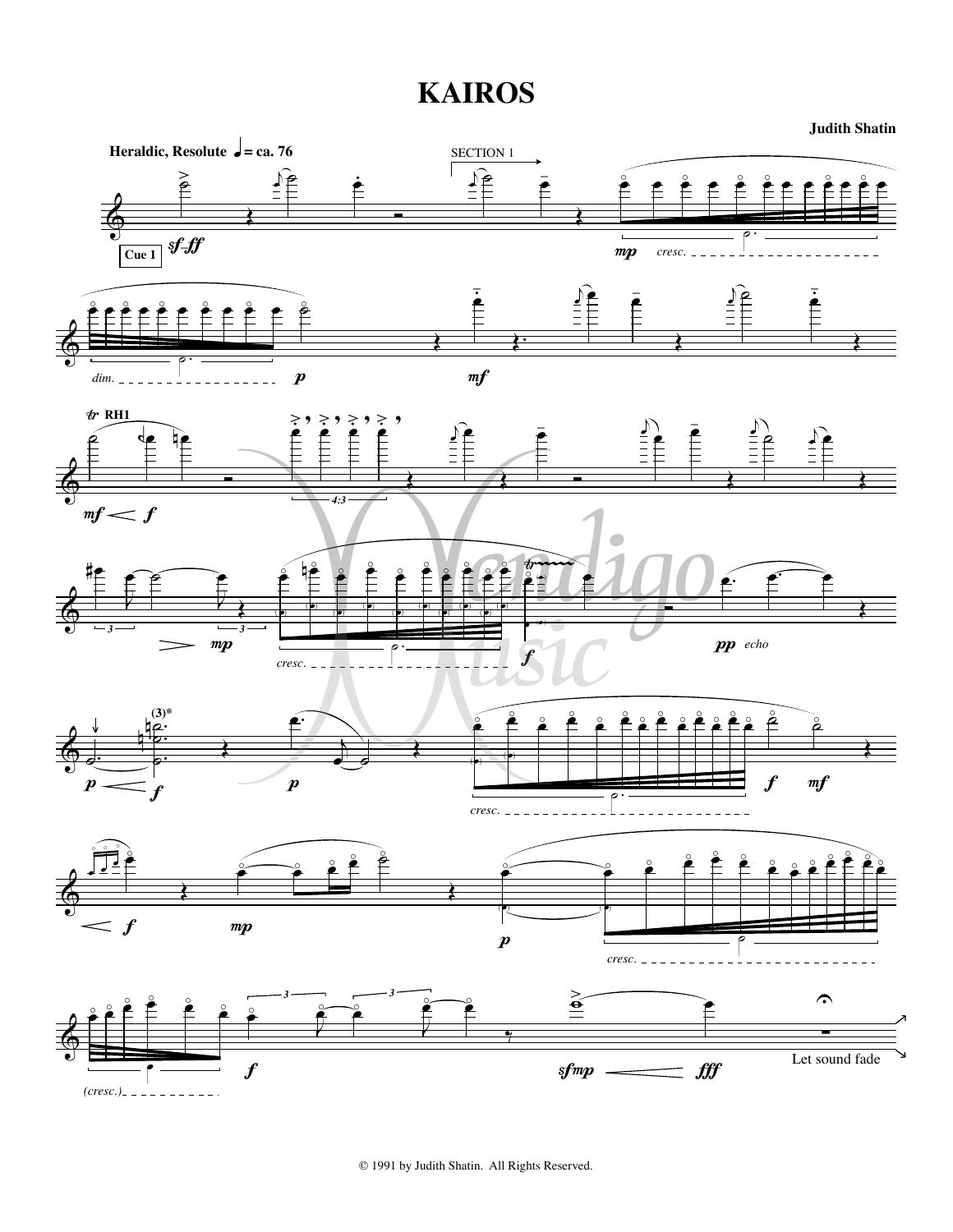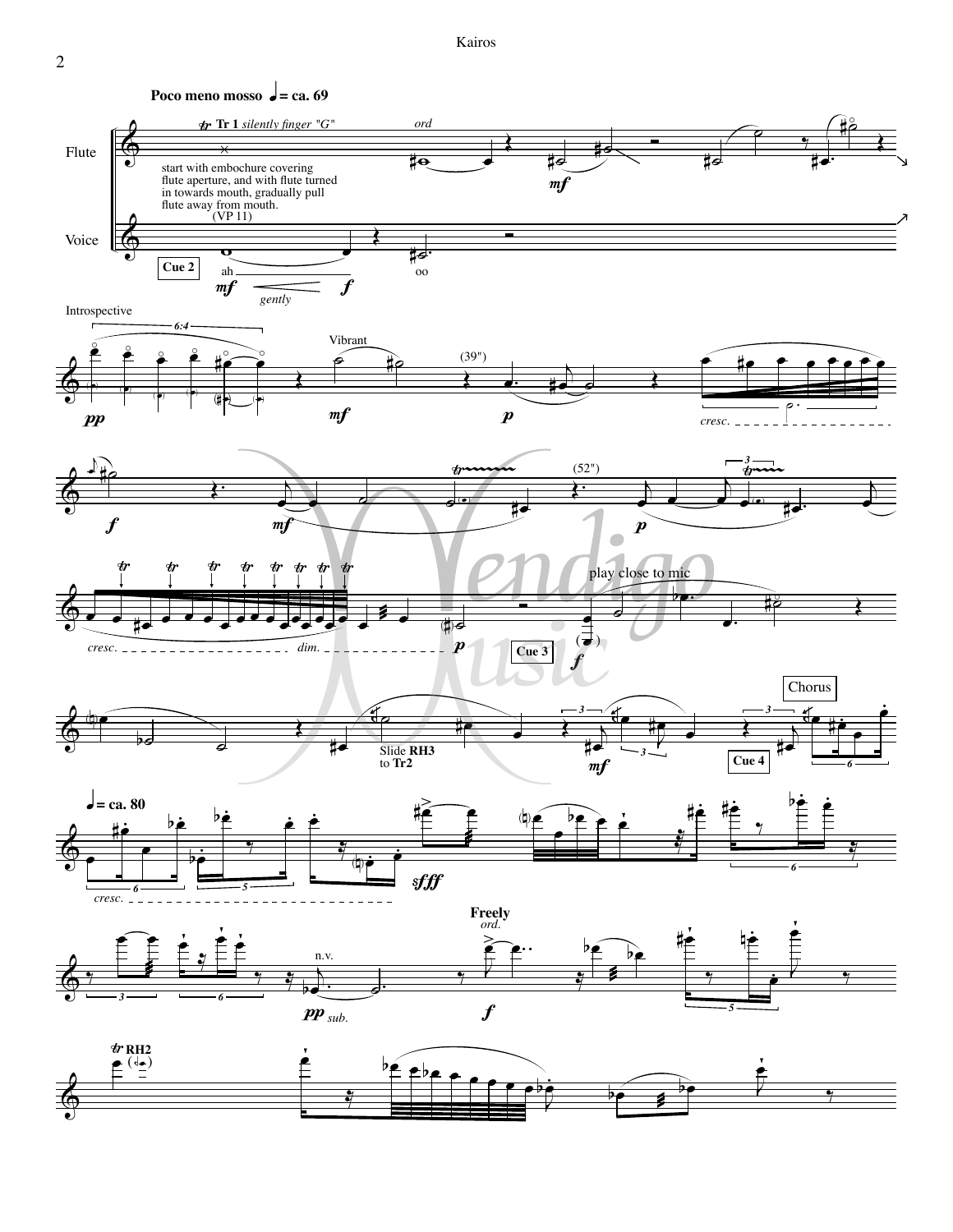![](_page_6_Figure_1.jpeg)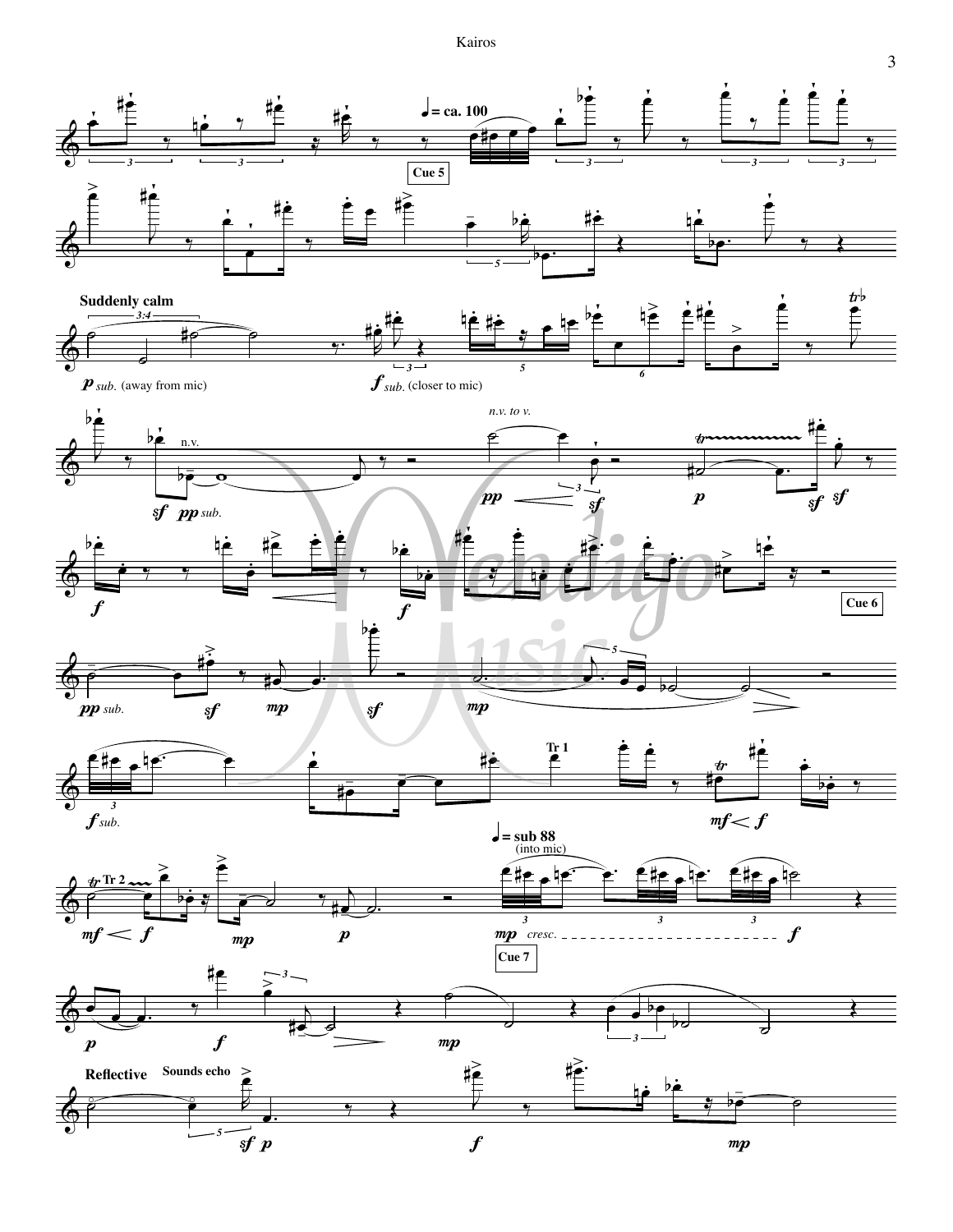![](_page_7_Figure_0.jpeg)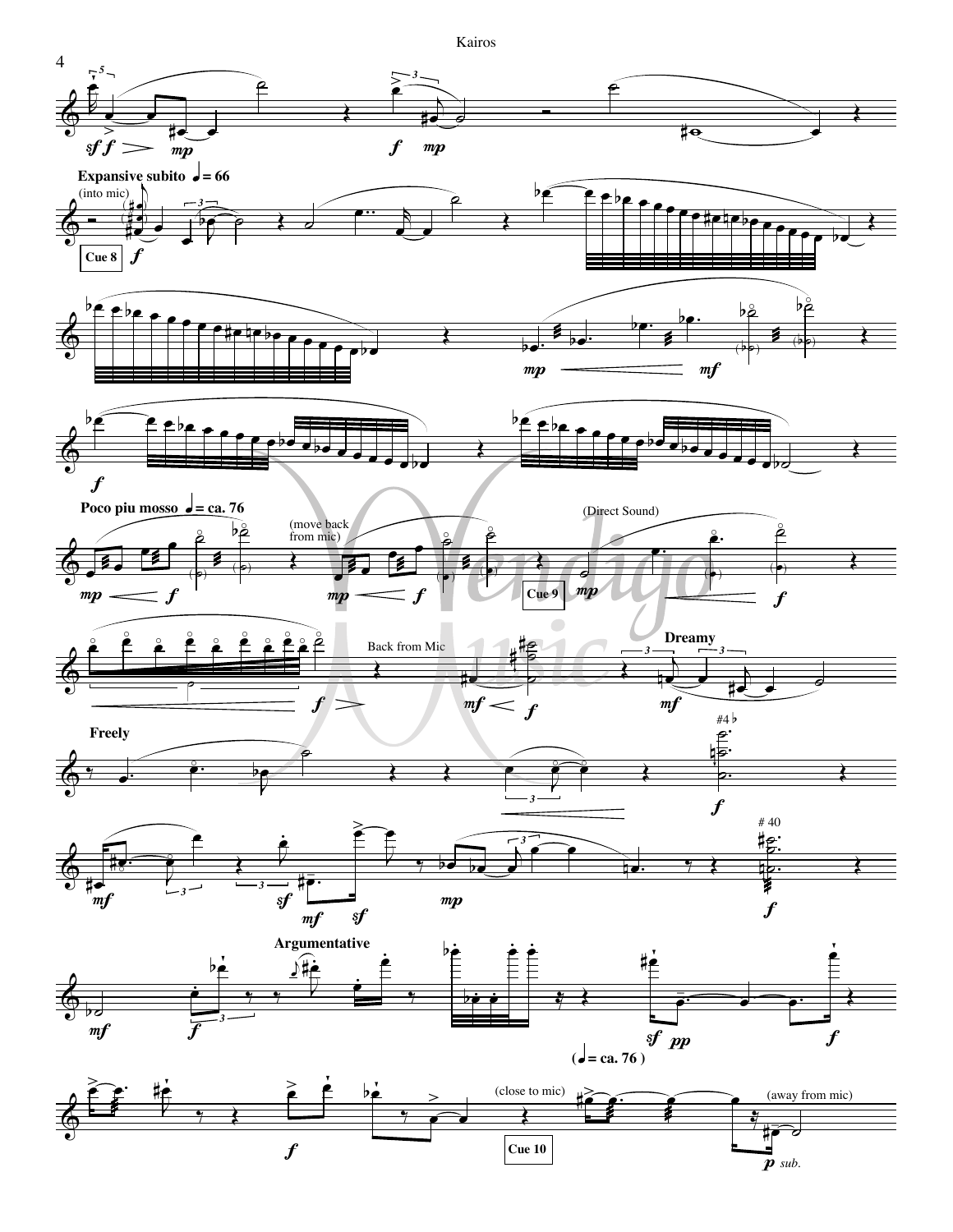![](_page_8_Figure_0.jpeg)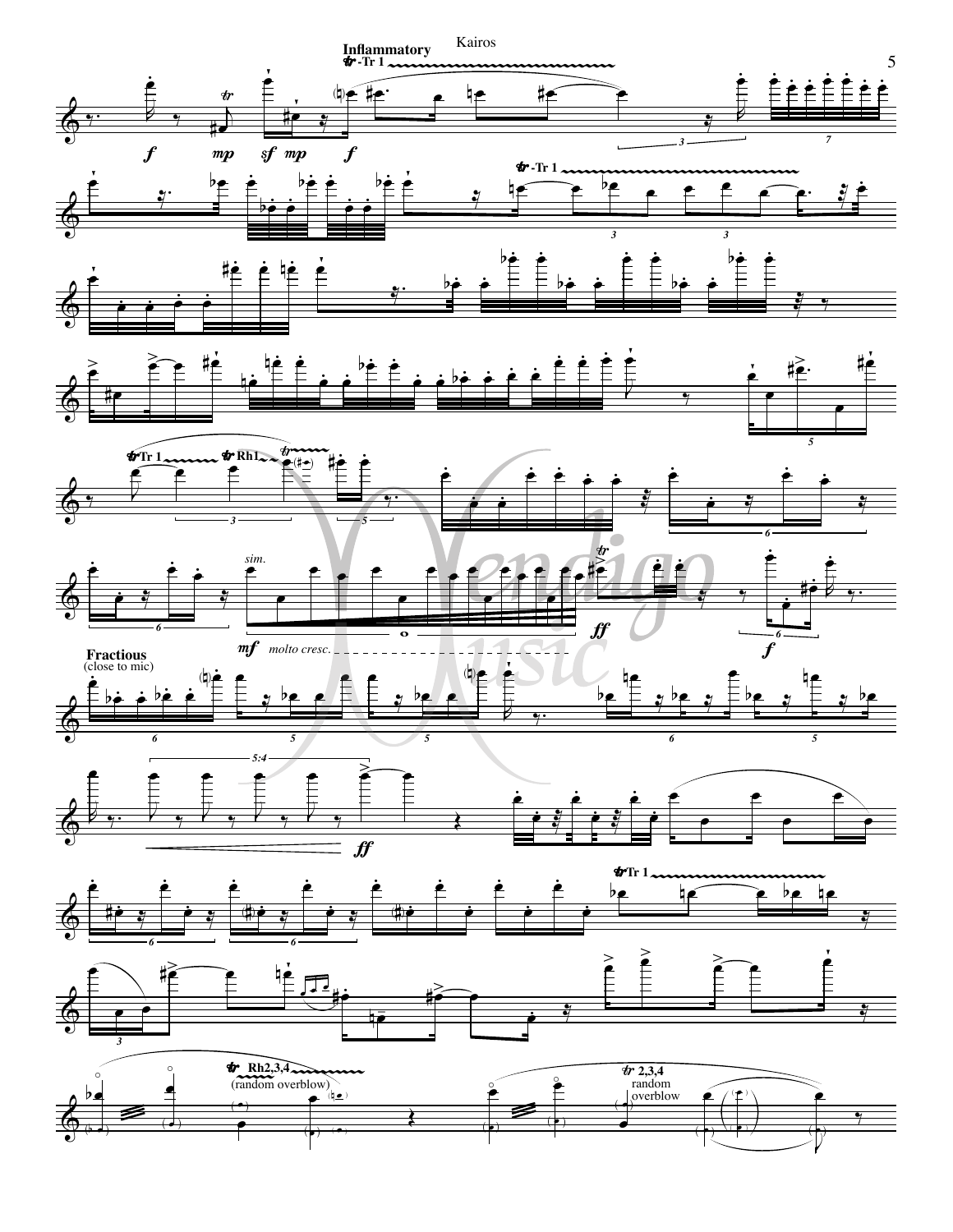![](_page_9_Figure_0.jpeg)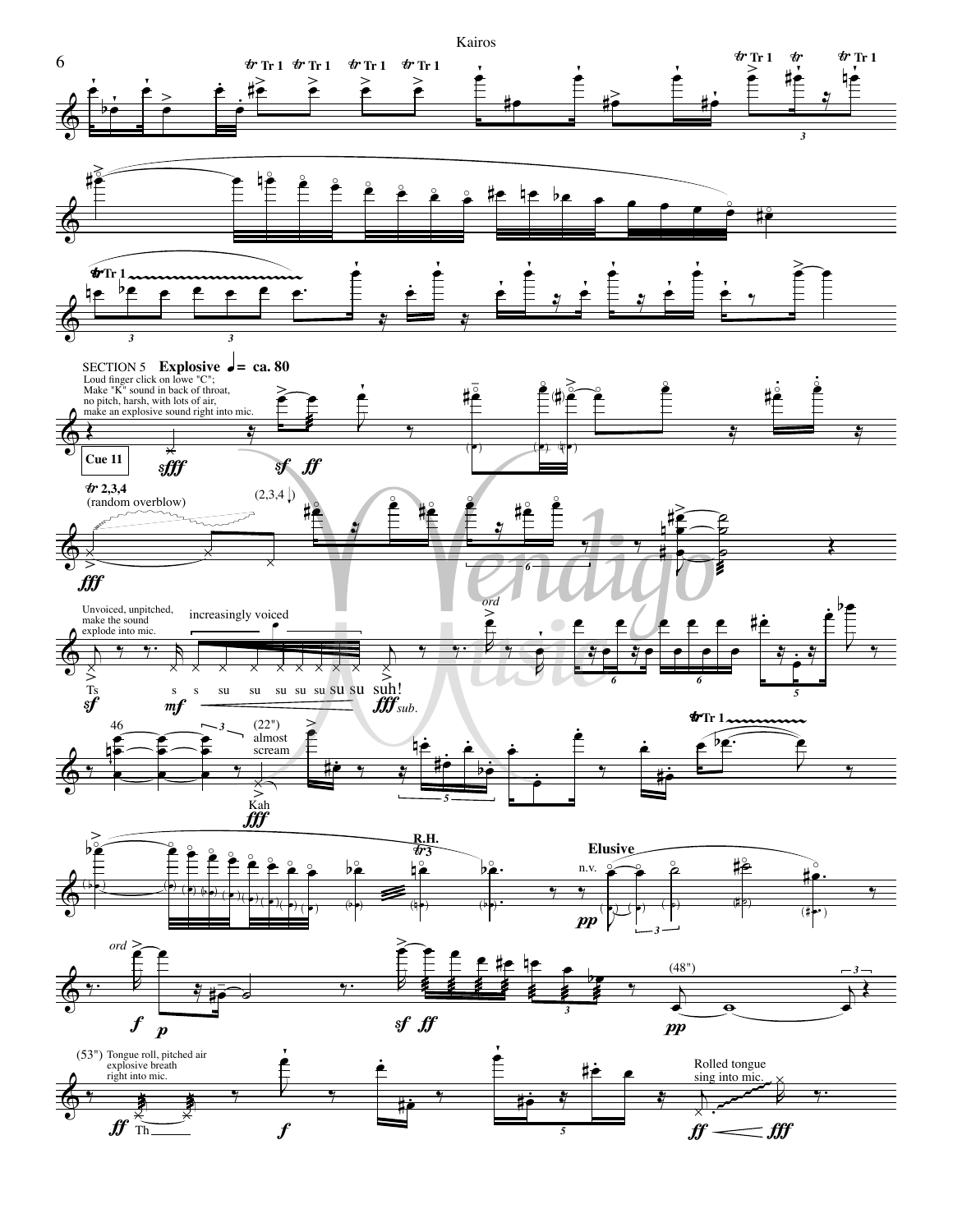![](_page_10_Figure_1.jpeg)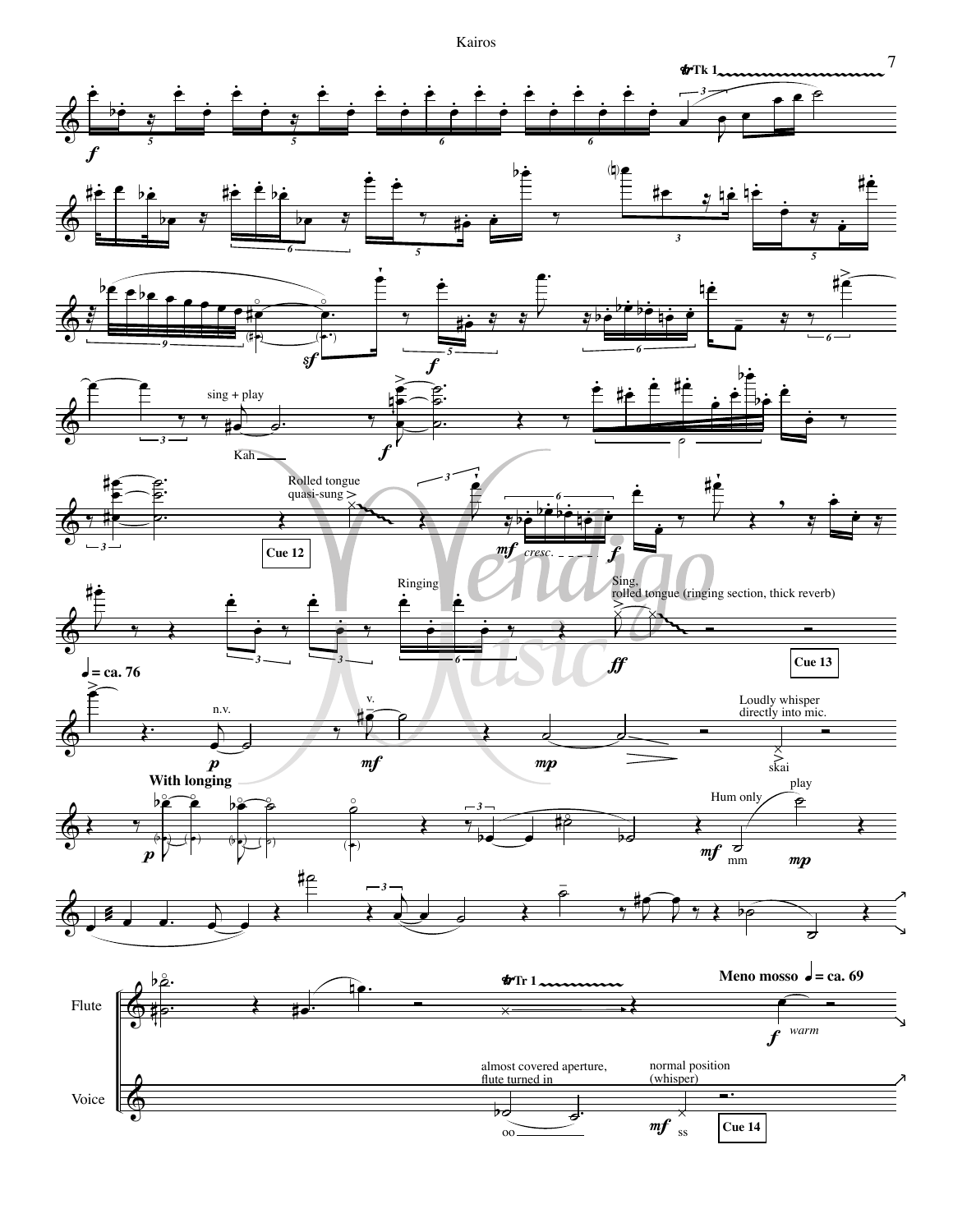![](_page_11_Figure_1.jpeg)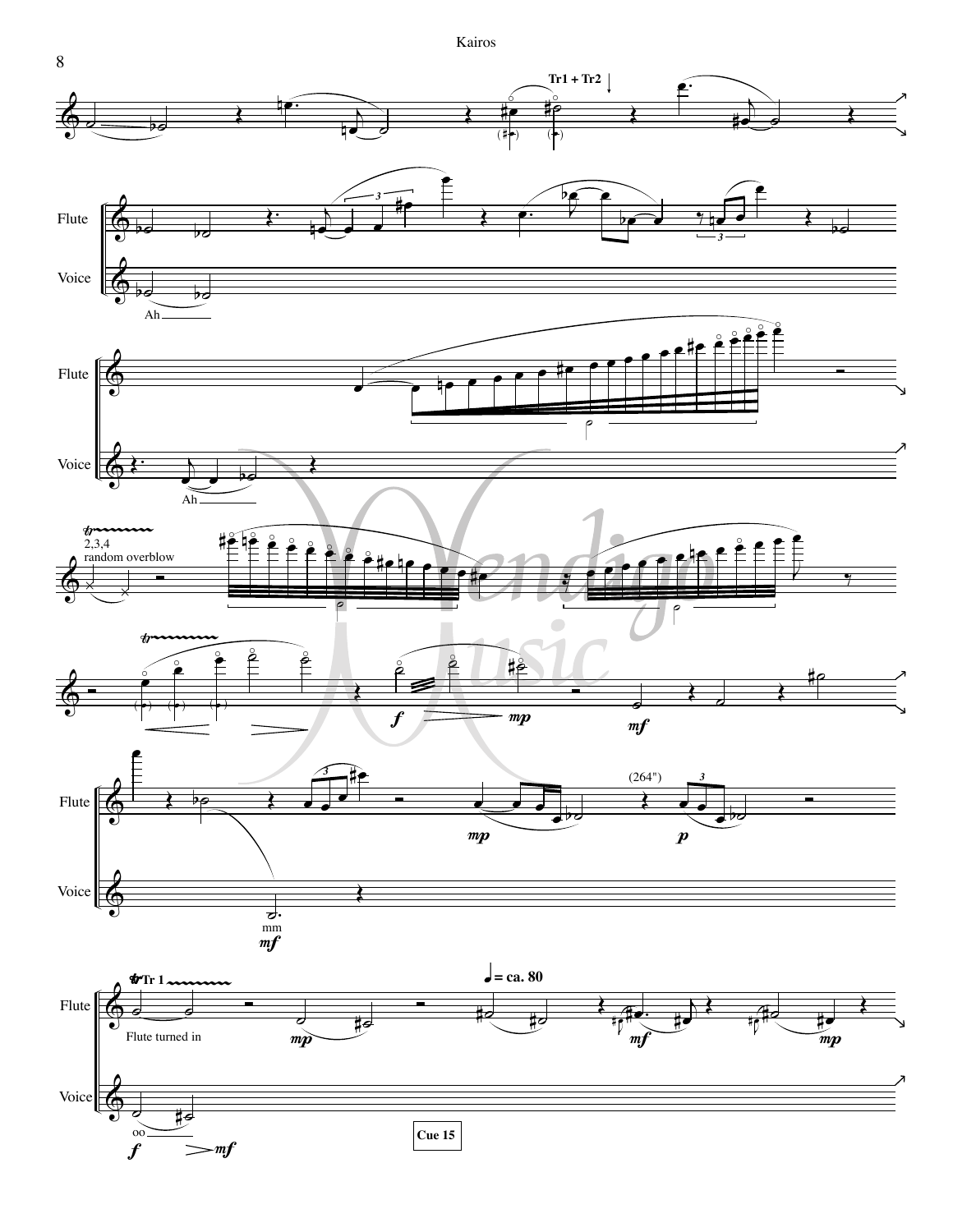![](_page_12_Figure_0.jpeg)